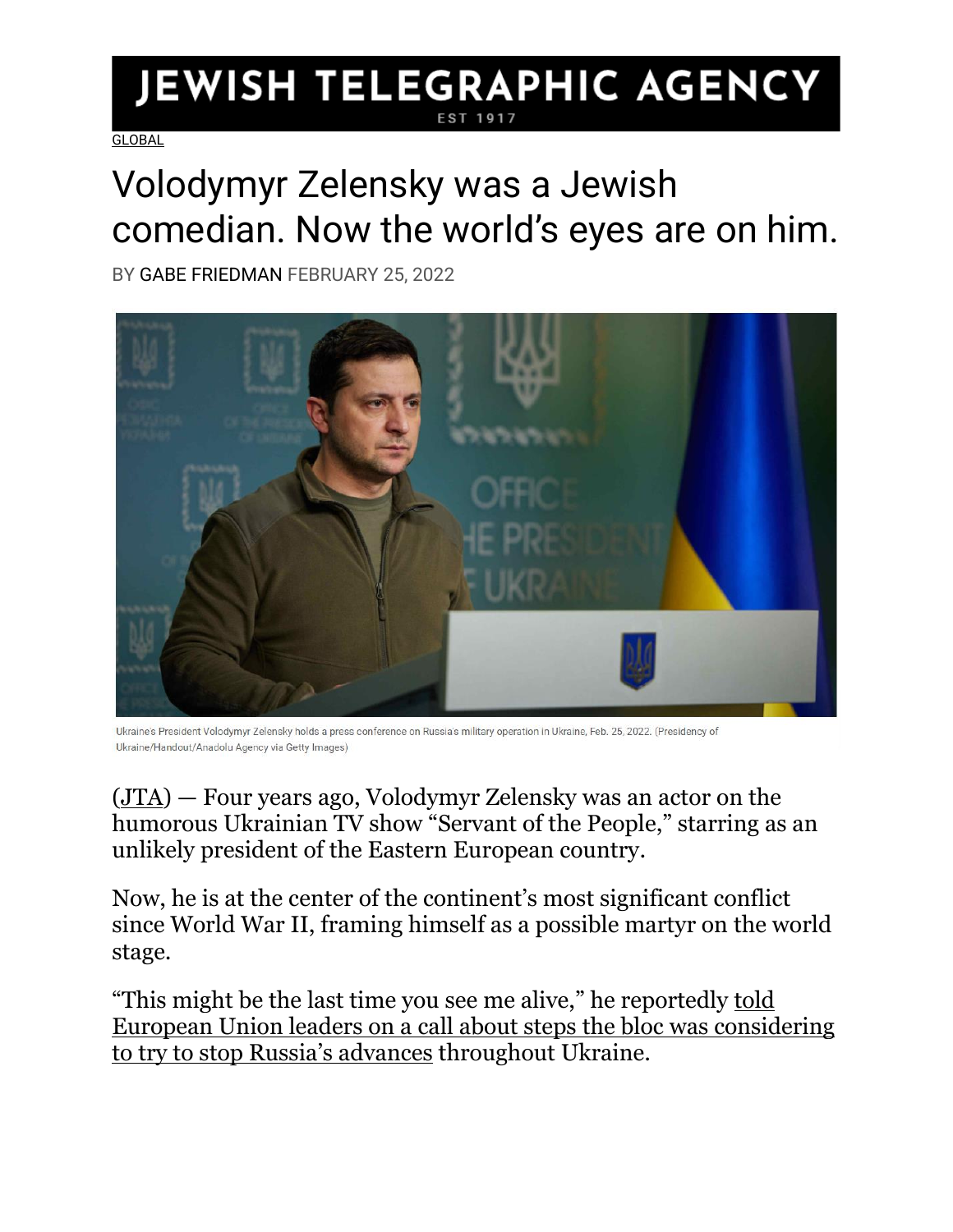On Friday, he was equally blunt about his situation as Russian troops attacked the capital Kyiv: the "the enemy has identified me as the No. 1 target," [he said in a video message,](https://www.washingtonpost.com/world/2022/02/25/russia-ukraine-president-zelensky-family-target/) and his family is the No. 2 target.

But a video of Zelensky and his team defiantly announcing they are staying in Kyiv circulated widely on Friday, as supporters around the world characterized him as a beacon of honor in an age of leaders only interested in preserving their own status.

"We are here. We are in Kyiv. We are defending Ukraine," Zelensky said. He later batted down an evacuation offer from the United States.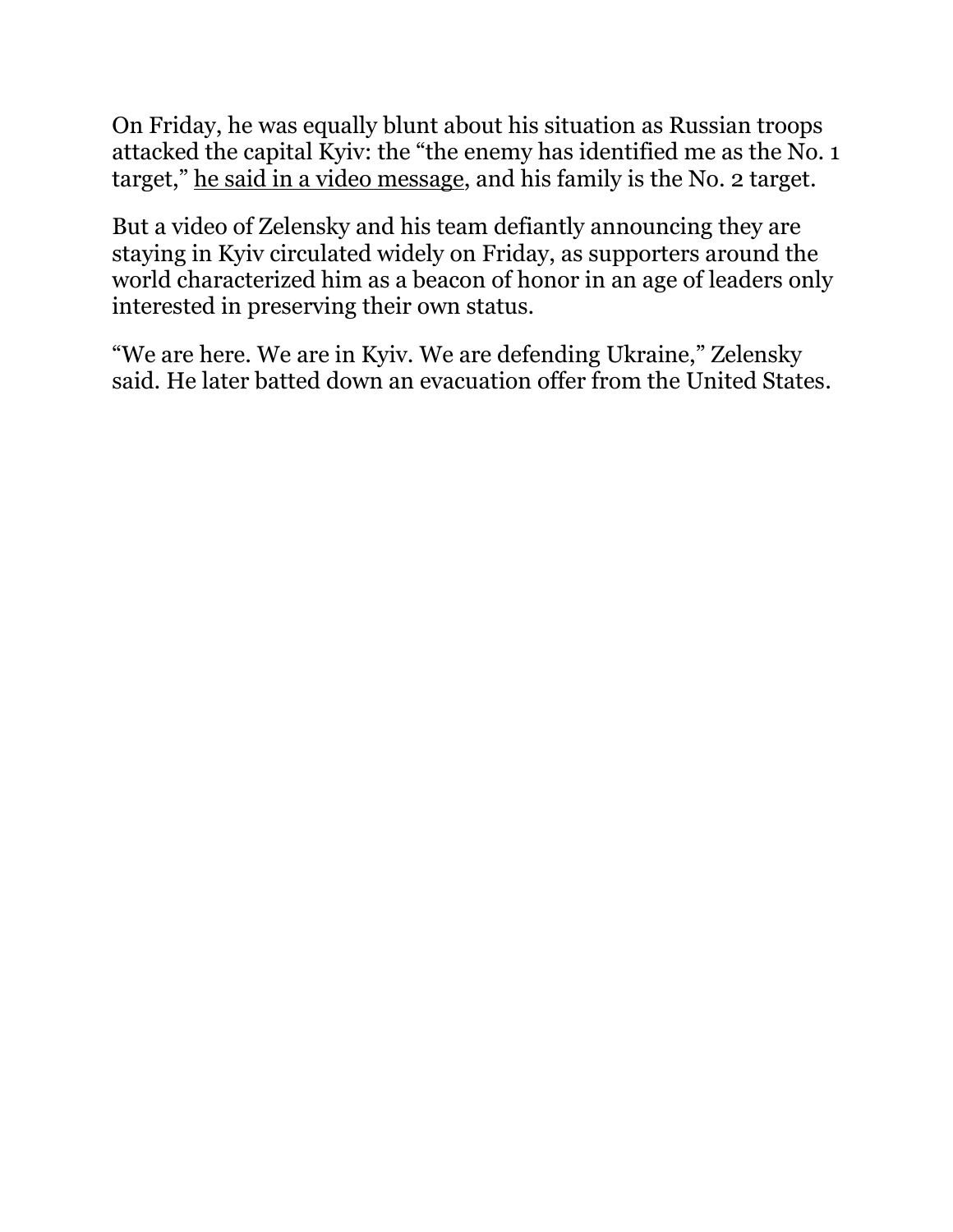

Christopher Miller @ChristopherJM

Ukraine's Zelensky posts a new video of himself and his team outside the presidential administration in Kyiv's government quarter after rumors in Russian media that he'd fled. "We are here. We are in Kyiv. We are defending Ukraine."

|                          | <b>Watch on Twitter</b> |
|--------------------------|-------------------------|
|                          |                         |
|                          |                         |
| 12:15 PM · Feb 25, 2022  | T                       |
|                          |                         |
| <b>Read 2.2K replies</b> |                         |

Over the course of a few years, Zelensky — who is the first-ever Jewish president of [Ukraine, a country with a long and complicated Jewish](https://www.jta.org/2022/02/24/global/who-are-ukraines-jews-and-how-is-russians-invasion-affecting-them)  [history](https://www.jta.org/2022/02/24/global/who-are-ukraines-jews-and-how-is-russians-invasion-affecting-them) — has quickly become one of the most consequential and prominent Jewish world leaders in recent decades. And given his nonpolitical roots, one of the unlikeliest.

Furthermore, questions about his Jewishness have exploded into the international consciousness: Has his Jewish background put him — or his fellow Ukrainian Jews — in more danger? Has it contributed to the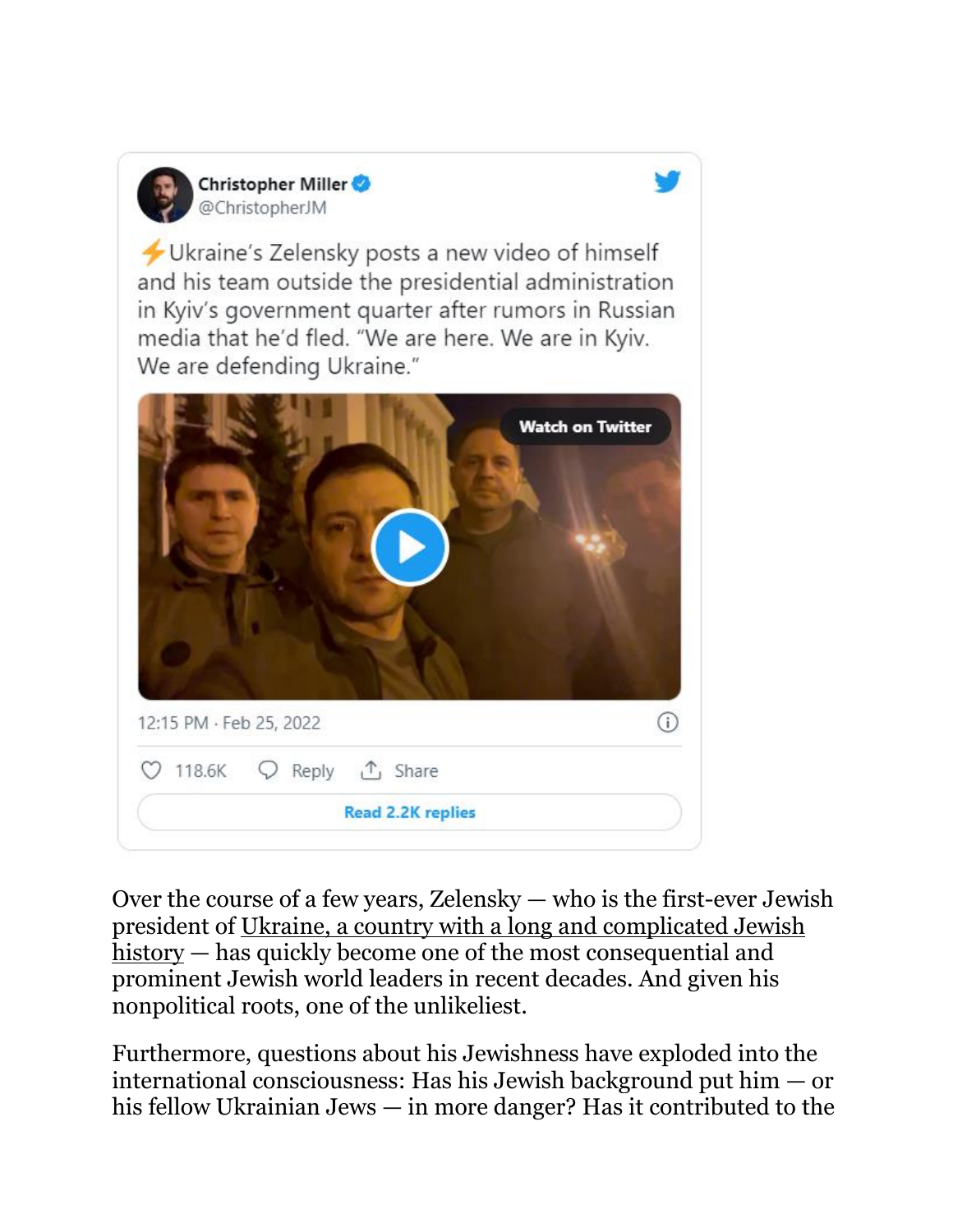conflict in any way? And why is [Russian Vladimir Putin suggesting](https://www.jta.org/2022/02/24/global/declaring-war-on-ukraine-russias-putin-cites-goal-of-denazification-of-country-with-jewish-president)  [that he is a Nazi?](https://www.jta.org/2022/02/24/global/declaring-war-on-ukraine-russias-putin-cites-goal-of-denazification-of-country-with-jewish-president)

Zelensky was born in a Russian-speaking area of eastern Ukraine to Jewish parents, a mother who was an engineer and a father who is a computer scientist. His father's father, Semyon, served in the Soviet Red Army during World War II; Semyon's father and brothers were all murdered in the Holocaust.

"He survived World War II contributing to the victory over Nazism and hateful ideology. Two years after the war, his son was born. And his grandson was born 31 years after. Forty years later, his grandson became president. And today he stands before you," Zelensky said in a speech during a January 2020 presidential trip to Israel, where he appeared with then-Prime Minister Benjamin Netanyahu.

After high school, Zelensky earned a scholarship to study in Israel on the strength of his English scores but turned it down because his father did not want him to go, according to [an interview he gave in](https://gordonua.com/ukr/publications/zelenskyi-yakshcho-mene-oberut-prezydentom-spochatku-budut-polyvaty-brudom-potim-povazhaty-a-potim-plakaty-koly-pidu-609294.html)  [2018.](https://gordonua.com/ukr/publications/zelenskyi-yakshcho-mene-oberut-prezydentom-spochatku-budut-polyvaty-brudom-potim-povazhaty-a-potim-plakaty-koly-pidu-609294.html) Instead, he studied law. but ultimately became a successful comedian, joining a popular comedy group that performed across the former Soviet Union. Along the way, he married a high school classmate, with whom he has two children, a 17-year-old daughter and a 9-year-old son.

By the time Zelensky joined the "Servant of the People" series in 2015, he was one of Ukraine's most famous pop culture figures.

Zelensky has not elaborated on the details of his Jewish upbringing, or his religiosity, but he also hasn't shied away from expressing [an](https://www.president.gov.ua/en/news/volodimir-zelenskij-rozpoviv-istoriyu-svoyeyi-rodini-pid-cha-59437)  [occasional message of Jewish pride and a](https://www.president.gov.ua/en/news/volodimir-zelenskij-rozpoviv-istoriyu-svoyeyi-rodini-pid-cha-59437) strong sense of solidarity [with Israel.](https://www.president.gov.ua/en/news/volodimir-zelenskij-rozpoviv-istoriyu-svoyeyi-rodini-pid-cha-59437) And that Jewish identity has been repeatedly seized on by enemies and rivals, and celebrated by Jewish supporters around the world.

Ukraine is "one of the few countries that elected a Jewish president," Oksana Markarova, the Ukraine ambassador to the United States, told the National Coalition Supporting Eurasian Jewry in a webinar on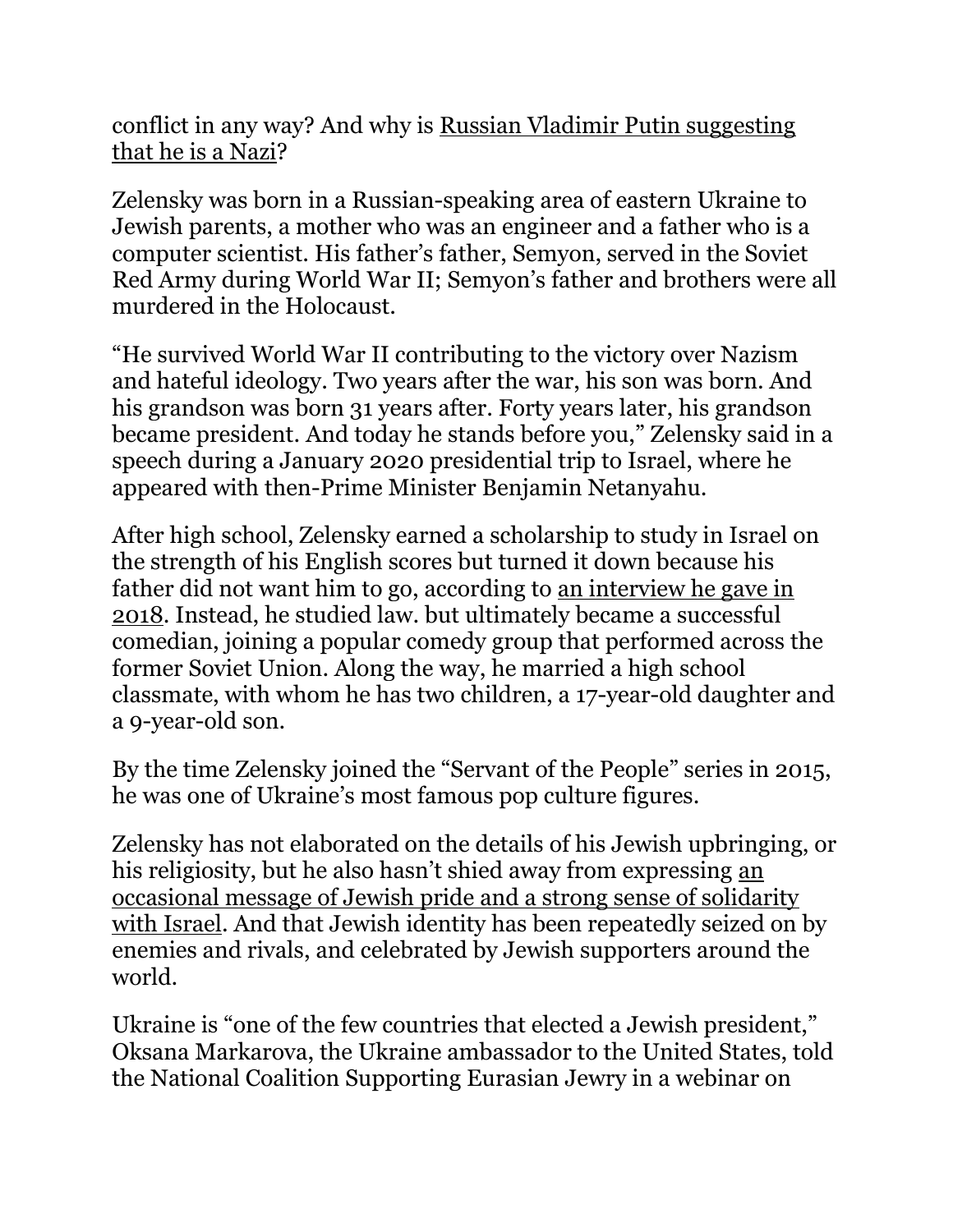Friday. "I mean, he is Ukrainian in all of his heart, but he's also Jewish."

In 2019, several Ukrainian Jews told the Jewish Telegraphic Agency that [they were proud to see their country](https://www.jta.org/2019/11/06/global/for-ukrainian-jews-having-a-jewish-president-is-a-source-of-pride-and-fear) — after its history of anti-[Jewish pogroms and Soviet-era persecution](https://www.jta.org/2019/11/06/global/for-ukrainian-jews-having-a-jewish-president-is-a-source-of-pride-and-fear) — elect a Jewish [president.](https://www.jta.org/2019/11/06/global/for-ukrainian-jews-having-a-jewish-president-is-a-source-of-pride-and-fear)

But many were also worried that if he failed to follow through on the many ambitious promises that boosted him to a sweeping electoral victory — reforming a corrupt political system, standing up to Russia, restoring general confidence in government — that angry citizens could blame his Jewishness.

"When Zelensky fails, they will think of him as the Jew and take revenge against the Jews," said Yevgeniy Romenovich, a Kyiv resident, said at the time.



Zelensky and his wife Olena Zelenska at a polling station on election day in Kyiv, May 21, 2019. Zelensky won the election in a landslide. (Sergei Chuzavkov/SOPA Images/LightRocket via Getty Images)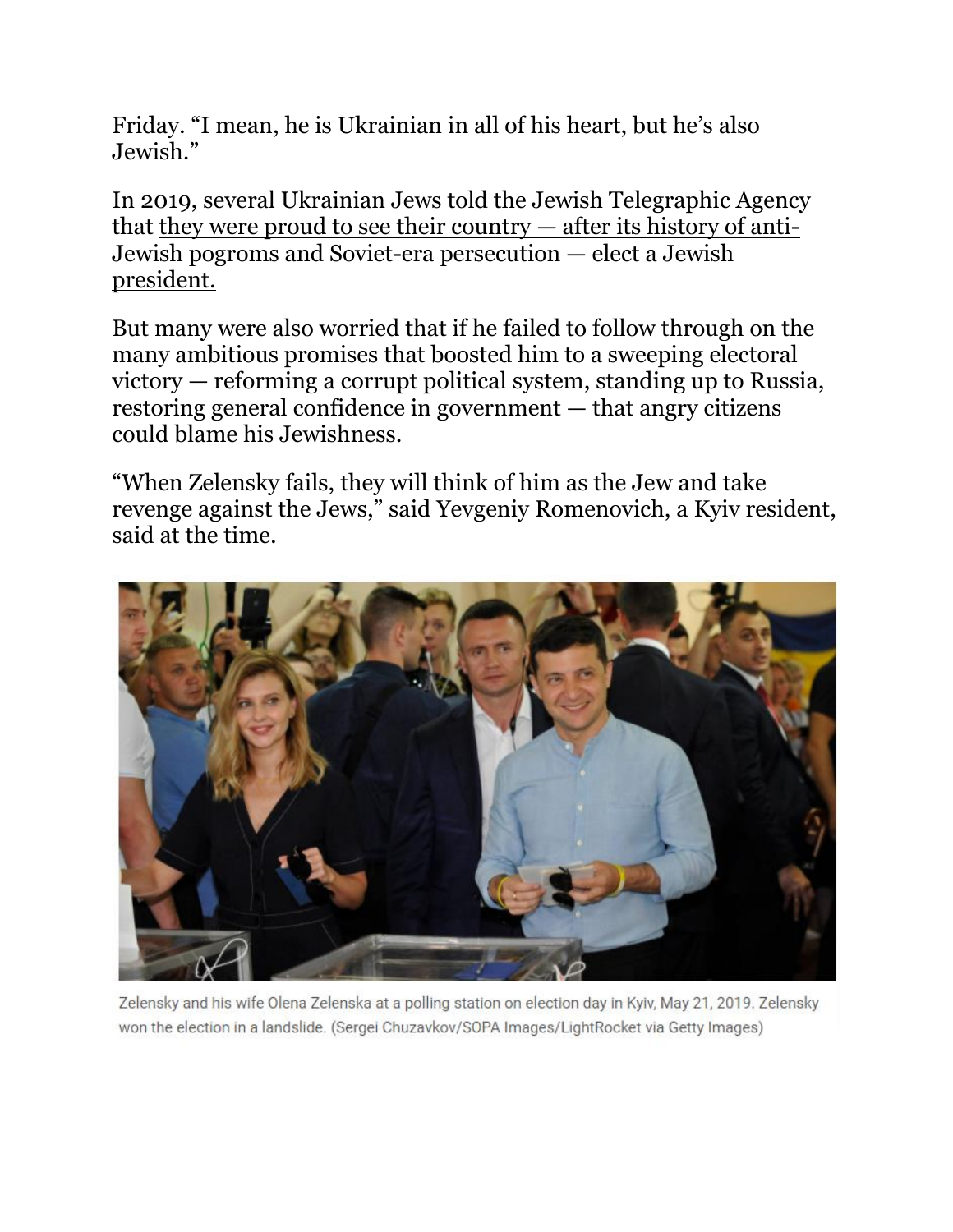This fear from local Jews has persisted into the early days of the Russian invasion. The senior researcher at the Museum of the Holocaust in Odessa, a city that was over a third Jewish in the 19th century, [told The New York Times he was worried that antisemitism](https://www.nytimes.com/2022/02/21/world/europe/ukraine-jews-russia-evacuations.html)  [would be "unleashed by the chaos of war."](https://www.nytimes.com/2022/02/21/world/europe/ukraine-jews-russia-evacuations.html)

In a bizarre complication to the narrative, Putin has repeatedly said that his military operation is [an attempt to "de](https://www.jta.org/2022/02/24/global/declaring-war-on-ukraine-russias-putin-cites-goal-of-denazification-of-country-with-jewish-president)-Nazify" Ukraine.

"How can I be a Nazi?" Zelensky said Thursday, without specifically mentioning his Jewishness. "Explain it to my grandfather, who went through the entire war in the infantry of the Soviet army, and died a colonel in an independent Ukraine."

In a letter to the United Nations last weekend, the U.S. ambassador to the U.N. wrote that intelligence suggests Russia could target "religious and ethnic minorities," along with anti-Putin activists and other groups, in the aftermath of an invasion. That prompted some to speculate whether that could include Ukrainian Jews.

Other historical figures whose Jewishness featured large in their national leadership include Benjamin Disraeli, the 19th-century British prime minister who was faced unrelenting antisemitism. So did Leon Blum, who faced antisemitic animus in [his pre-World War II](https://www.jta.org/archive/leon-blum-forms-french-cabinet)  [stints as French prime minister,](https://www.jta.org/archive/leon-blum-forms-french-cabinet) and whose brief term post-war was seen as a step forward for France's coming to terms with its Nazi collaborationism.

Lila Corwin Berman, a professor of Jewish history at Temple University in Philadelphia, said questions of loyalty can assail Jewish leaders in times of crisis. She recalled Henry Kissinger, President Richard Nixon's secretary of state, who faced pressure from some Republicans who wondered if he could be impartial during the 1973 Yom Kippur War, and from some American Jews who feared Kissinger was distancing himself from Israel because of those pressures.

"He came under pressure for essentially not showing the right kind of reverence or respect for Israel that I think some members of the Jewish community wanted him to," Berman said.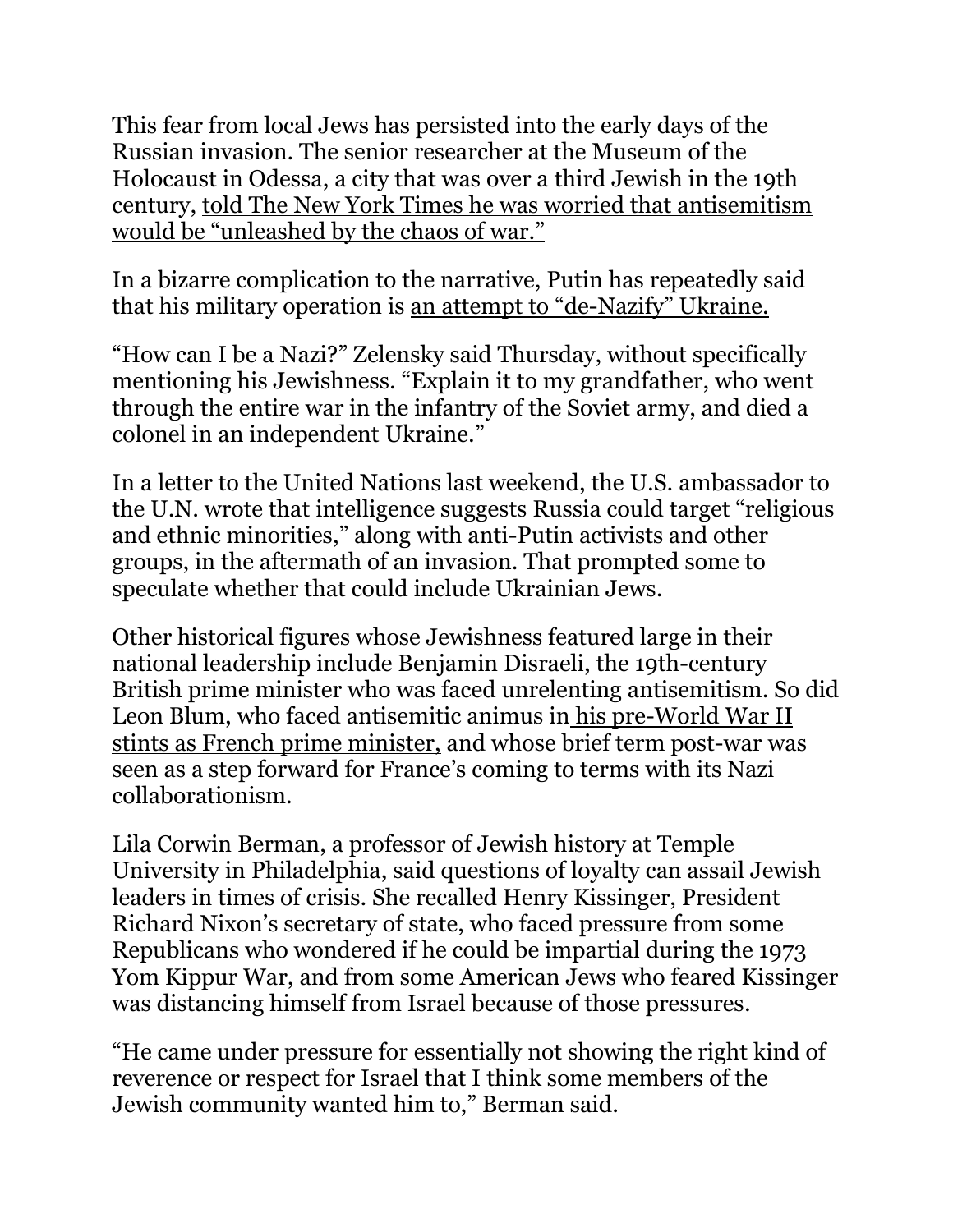It was typical of the same tensions, she said, that a decade or so earlier had assailed John F. Kennedy, the first Roman Catholic president. The question of loyalty, she said, "gets asked of leaders who are assigned or marked as belonging to a group that is somehow not quite the center of whatever the country is."

That topic is acutely relevant in Ukraine, a post-Soviet republic with a large population of hypernationalists. Zelensky has toed a line between [projecting a strong patriotic front against Russia, and](https://www.jta.org/2019/11/06/global/for-ukrainian-jews-having-a-jewish-president-is-a-source-of-pride-and-fear)  [working to delicately stand up to the nationalists](https://www.jta.org/2019/11/06/global/for-ukrainian-jews-having-a-jewish-president-is-a-source-of-pride-and-fear) who seek to honor former Nazi collaborationists, through statues, marches and other tributes.

It may have proven too difficult to pull off — after winning the 2019 election with over 70% of the vote, his approval rating had plummeted to close to 30%.

The current war is not Zelensky's first experience as the center of international attention — not long after being elected, he found himself ensnared in former [President Donald Trump's first](https://www.jta.org/2019/09/24/politics/the-trump-ukraine-controversy-and-the-jews-involved-explained)  [impeachment scandal,](https://www.jta.org/2019/09/24/politics/the-trump-ukraine-controversy-and-the-jews-involved-explained) thanks to an infamous White House phone call.

Jonathan Sarna, a professor at Brandeis University and one of the foremost historians on Jewish history, said that whatever the outcome, Zelensky could end up in a pretty singular place in the history books.

"We've had political figures who are deeply aligned with the Jewish community and use that as a jumping off point for political power. And then we've had political figures who happen to be Jewish, but don't hide that fact. And he falls, I think, in the second category, but it's not such a long list, and it's certainly not that not long in Eastern Europe," he said.

"Assuming things continue, we'll be able to look with pride on a leader who identifies as a Jew and who has been able to articulate a kind of moral stance, and in the face of aggression, and who certainly never hid the fact that he was Jewish but instead takes pride in it," he added.